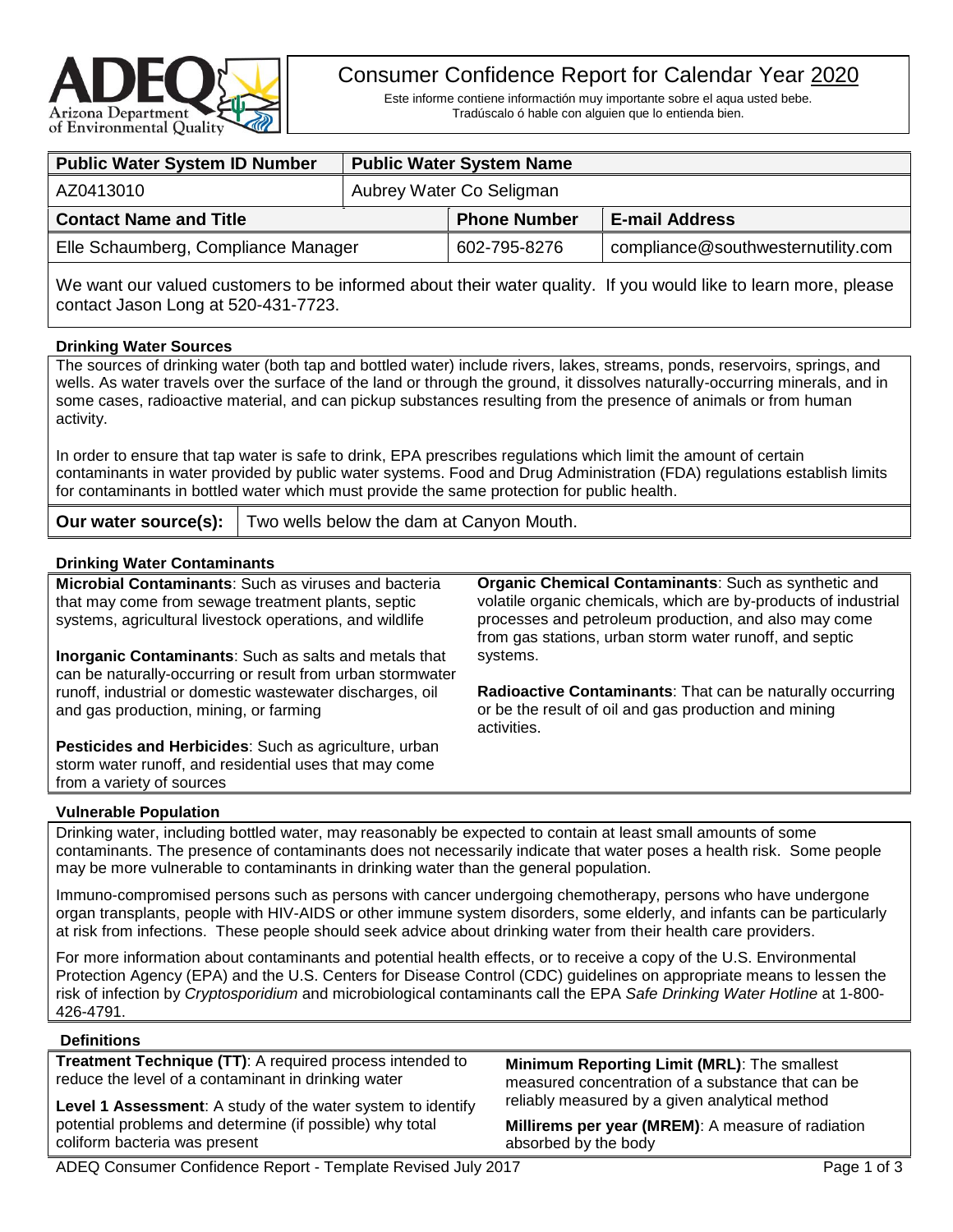| Level 2 Assessment: A very detailed study of the water<br>system to identify potential problems and determine (if<br>possible) why an E. coli MCL violation has occurred and/or<br>why total coliform bacteria was present | Not Applicable (NA): Sampling was not completed by<br>regulation or was not required<br><b>Not Detected (ND or &lt;):</b> Not detectable at reporting limit |  |  |  |  |
|----------------------------------------------------------------------------------------------------------------------------------------------------------------------------------------------------------------------------|-------------------------------------------------------------------------------------------------------------------------------------------------------------|--|--|--|--|
| Action Level (AL): The concentration of a contaminant which,<br>if exceeded, triggers treatment, or other requirements                                                                                                     | Nephelometric Turbidity Units (NTU): A measure of<br>water clarity                                                                                          |  |  |  |  |
| Maximum Contaminant Level (MCL): The highest level of a                                                                                                                                                                    | Million fibers per liter (MFL)                                                                                                                              |  |  |  |  |
| contaminant that is allowed in drinking water                                                                                                                                                                              | Picocuries per liter (pCi/L): Measure of the radioactivity                                                                                                  |  |  |  |  |
| Maximum Contaminant Level Goal MCLG): The level of a                                                                                                                                                                       | in water                                                                                                                                                    |  |  |  |  |
| contaminant in drinking water below which there is no known<br>or expected risk to health                                                                                                                                  | <b>ppm</b> : Parts per million or Milligrams per liter (mg/L)                                                                                               |  |  |  |  |
|                                                                                                                                                                                                                            | <b>ppb</b> : Parts per billion or Micrograms per liter (µg/L)                                                                                               |  |  |  |  |
| Maximum Residual Disinfectant Level (MRDL): The level of<br>disinfectant added for water treatment that may not be<br>exceeded at the consumer's tap                                                                       | <b>ppt</b> : Parts per trillion or<br>Nanograms per liter (ng/L)<br>ppm $\times$ 1000 = ppb                                                                 |  |  |  |  |
| Maximum Residual Disinfectant Level Goal (MRDLG): The                                                                                                                                                                      | ppq: Parts per quadrillion or<br>$ppb \times 1000 = ppt$                                                                                                    |  |  |  |  |
| level of disinfectant added for treatment at which no known or<br>anticipated adverse effect on health of persons would occur                                                                                              | Picograms per liter (pg/L)<br>ppt $x 1000 = ppq$                                                                                                            |  |  |  |  |
|                                                                                                                                                                                                                            |                                                                                                                                                             |  |  |  |  |

### **Lead Informational Statement:**

Lead, in drinking water, is primarily from materials and components associated with service lines and home plumbing. If present, elevated levels of lead can cause serious health problems, especially for pregnant women and young children. Aubrey Water Co Seligman is responsible for providing high quality drinking water, but cannot control the variety of materials used in plumbing components. When your water has been sitting for several hours, you can minimize the potential for lead exposure by flushing your tap for 30 seconds to 2 minutes before using water for drinking or cooking. Information on lead in drinking water, testing methods, and steps you can take to minimize exposure is available from the Safe Drinking Water Hotline or at [www.epa.gov/safewater/lead.](http://www.epa.gov/safewater/lead)

## **Water Quality Data – Regulated Contaminants**

| Microbiological (RTCR)                                                                 | <b>Violation</b><br><b>Y</b> or N | Number of<br><b>Positive</b><br><b>Samples</b> | <b>Positive</b><br>Sample(s)<br><b>Month &amp; Year</b> | <b>MCL</b> | <b>MCLG</b> | <b>Likely Source of Contamination</b> |
|----------------------------------------------------------------------------------------|-----------------------------------|------------------------------------------------|---------------------------------------------------------|------------|-------------|---------------------------------------|
| E. Coli                                                                                | N                                 |                                                | N/A                                                     |            |             | Human and animal fecal waste          |
| <b>Fecal Indicator</b><br>(From GWR source)<br>(coliphage, enterococci and/or E. coli) | N                                 |                                                | N/A                                                     |            |             | Human and animal fecal waste          |

**<sup>1</sup> Total organic carbon (TOC**) has no health effects. However, total organic carbon provides a medium for the formation of disinfection byproducts. These byproducts include trihalomethanes (THM) and haloacetic acids (HAA). Drinking water containing these byproducts in excess of the MCL may lead to adverse health effects, liver, or kidney problems, or nervous system effects, and may lead to an increased risk of getting cancer.

**<sup>2</sup>Turbidity** is a measure of the cloudiness of water and is an indication of the effectiveness of our filtration system. We monitor it because it is a good indicator of the quality of water. High turbidity can hinder the effectiveness of disinfectants. Turbidity has no health effects. However, turbidity can interfere with disinfection and provide a medium for microbial growth. Turbidity may indicate the presence of disease-causing organisms. These organisms include bacteria, viruses, and parasites that can cause symptoms such as nausea, cramps, diarrhea, and associated headaches.

| <b>Disinfectants</b>               | <b>MCL</b><br><b>Violation</b><br>Y or N | <b>Running</b><br><b>Annual Average</b><br>(RAA)                                               | Range of All<br><b>Samples</b><br>(Low-High)     | <b>MRDL</b> | <b>MRDLG</b> | Sample<br>Month<br>& Year               | <b>Likely Source of</b><br>Contamination                                   |
|------------------------------------|------------------------------------------|------------------------------------------------------------------------------------------------|--------------------------------------------------|-------------|--------------|-----------------------------------------|----------------------------------------------------------------------------|
| Chlorine/Chloramine (ppm)          | N                                        | 0.79                                                                                           | $0.52 - 1.30$                                    | 4           | $\Omega$     | 12/2020                                 | Water additive used to control<br>microbes                                 |
| <b>Disinfection By-Products</b>    | <b>MCL</b><br><b>Violation</b><br>Y or N | <b>Running</b><br><b>Annual Average</b><br>(RAA) OR<br><b>Highest Level</b><br><b>Detected</b> | Range of All<br><b>Samples</b><br>(Low-High)     | <b>MCL</b>  | <b>MCLG</b>  | <b>Sample</b><br><b>Month</b><br>& Year | <b>Likely Source of</b><br>Contamination                                   |
| Haloacetic Acids (HAA5) (ppb)      | N                                        | $2.00$ ppb                                                                                     | $2.00 - 2.00$                                    | 60          | N/A          | 07/2020                                 | Byproduct of drinking water<br>disinfection                                |
| Total Trihalomethanes (TTHM) (ppb) | N                                        | 2.50 ppb                                                                                       | $2.40 - 2.50$                                    | 80          | N/A          | 07/2019                                 | Byproduct of drinking water<br>disinfection                                |
| <b>Lead &amp; Copper</b>           | <b>MCL</b><br><b>Violation</b><br>Y or N | 90 <sup>th</sup> Percentile                                                                    | Number of<br><b>Samples</b><br><b>Exceeds AL</b> | <b>AL</b>   | <b>ALG</b>   | <b>Sample</b><br>Month<br>& Year        | <b>Likely Source of</b><br>Contamination                                   |
| Copper (ppm)                       | N                                        | $0.13$ ppm                                                                                     | 0                                                | 1.3         | 1.3          | 07/2019                                 | Corrosion of household<br>plumbing systems; erosion of<br>natural deposits |
| Lead (ppb)                         | N                                        | 0 ppb                                                                                          | $\Omega$                                         | 15          | $\Omega$     | 07/2019                                 | Corrosion of household<br>plumbing systems; erosion of                     |

ADEQ Consumer Confidence Report - Template Revised July 2017 **Page 2 of 3** Page 2 of 3